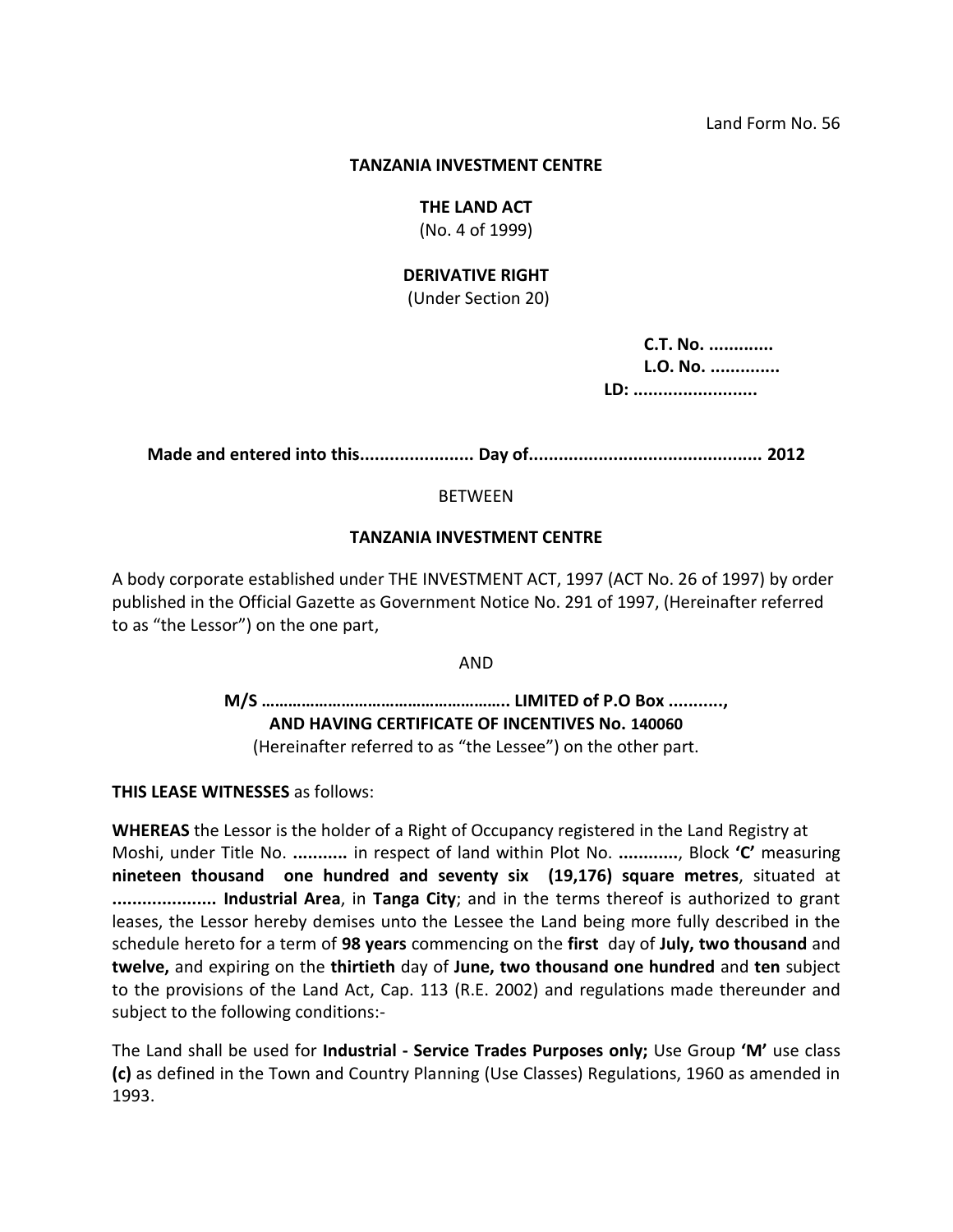### **PART A: THE LESSEE SHALL:**

- 1. **PAY** in advance to the Lessor an annual Land Rent amounting to Tanzania shillings **767,040.00** plus ten per cent thereto as facilitation fees, making a total of Tanzania shillings **843,745.00 (eight hundred forty three thousand, seven hundred and forty five)** only, payable on the first day of July in every year of the term without deduction, provided that the rent may be revised by the Lessor.
- 2. **BE** liable to pay any and all costs arising herefrom and in particular;
	- (i) Any fees or stamp duties which may be discovered to be payable in connection with the Lease;
	- (ii) An amount or amounts levied by the duly authorized institutions by way of rates or like local property taxes;
	- (iii) An amount or amounts equal to any rates or like levy paid by the Lessor in respect of the Land or improvements thereon;
- 3. **DEVELOP** the land by establishing and operating an industrial park, as per the Company's Business Plan/Investment Plan.

# 4. **BE RESPONSIBLE** for**:**

- **i.** The protection of all beacons on the Land throughout the term of the Lease. Missing beacons will have to be re-established at any time at the Lessee's expenses as assessed by the Director responsible for Surveys and Mapping.
- **ii.** Preserving the environment and protecting the soil against soil erosion: and do all things which may be required by the authorities responsible for environment, to achieve such objective.
- **iii.** Maintaining on the land all buildings designed and constructed in accordance with the building plans as approved by the **Tanga City Council** (the Authority).
- 5. **NOT** to erect or commerce to erect on the land buildings, except in accordance with the plans already approved by the Authority.
- 6. **NOT** assign the leasehold in whatsoever manner (including mortgaging), without the prior approval of the Lessor.
- 7. **SUBJECT** to the foregoing conditions, enjoy permanent and exclusive rights of the leased land throughout the term of the Lease.
- 8. **YIELD** up the Lessor the Land and improvement in good order and condition upon determination of the Lease by affliction of time or otherwise.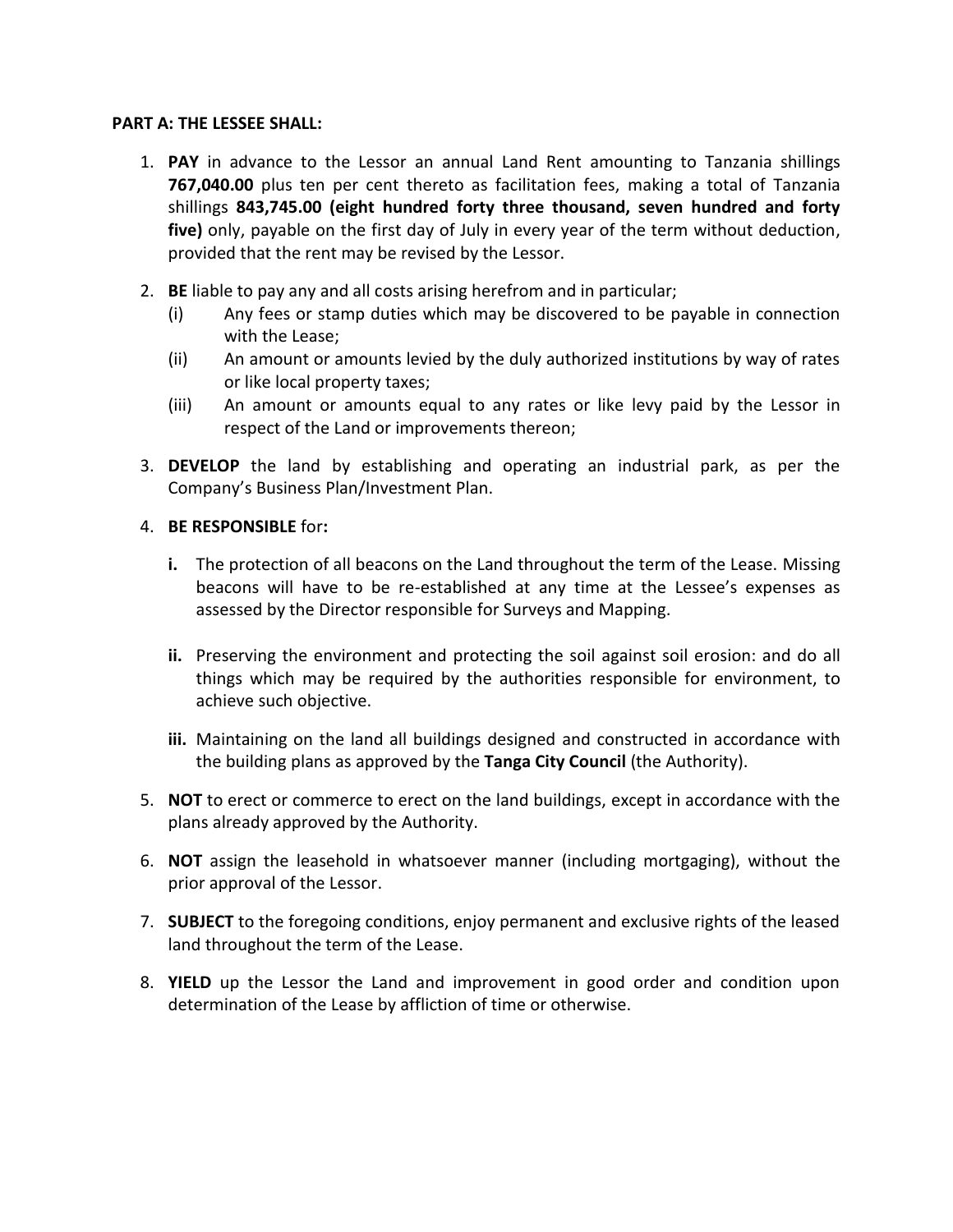### **PART B: THE LESSOR SHALL:**

- 1. **ENSURE** that the Lessee having paid Land Rent and other charges hereby reserved in PART 'A' Clause '1' hereof, and complied with other terms and conditions hereinbefore contained; shall peacefully hold and enjoy the land during the said term without interruption from the Lessor or any other person claiming under or in trust of the Lessor.
- 2. **UPON** breach by the Lessee of any of the foregoing terms and conditions, the Lessor shall serve upon the Lessee a written notice specifying the nature and extent of the breach within the time to be specified in the said notice and also the action to be taken by the Lessor, if the breach is not remedied within the specified period.

# **PART C: ARBITRATION:**

In the event of any dispute arising between the parties that is Lessor or Lessee hereto in respect thereof, either of the parties to the Lease may commence arbitration proceedings in conformity with the provision of section 23 of the Tanzania Investment Act, 1997 or under the provision of the Arbitration Ordinance, Cap. 15 of the Laws of Tanzania.

We, the within-named **M/S ……………………………………………… LIMITED** hereby accept the terms and conditions contained in the foregoing Lease Agreement.